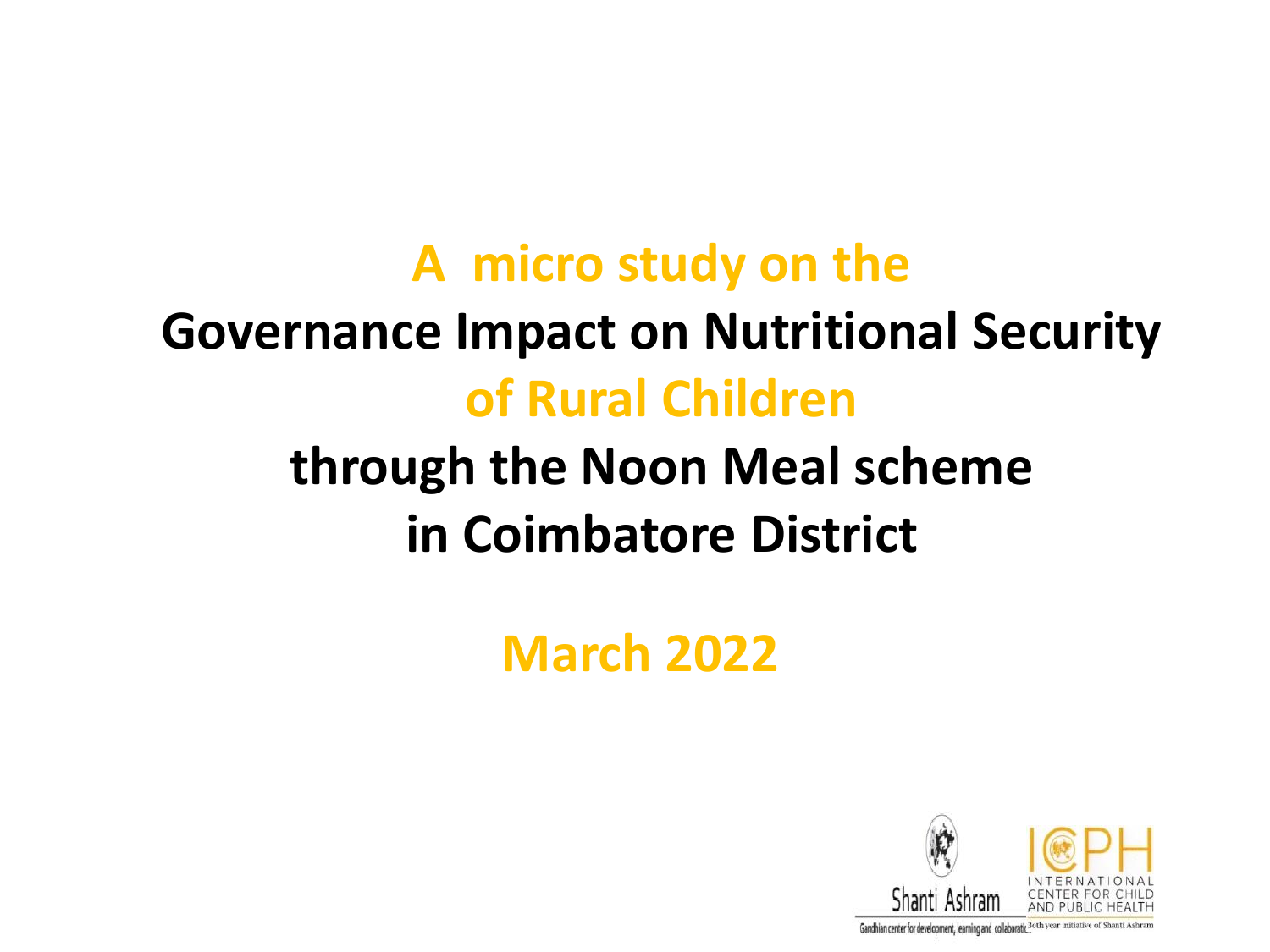#### School closures between March 11, 2020 and February 2, 2021

#### Global average

#### South Asia average

#### 96 days

#### 146 days



Number of students (in million) impacted in countries with fully closed schools as of February 2, 2021

Source: UNESCO Global monitoring of school closures caused by COVID-19

Note: Estimates are weighted by the number of students in pre-primary to upper secondary education in each country.

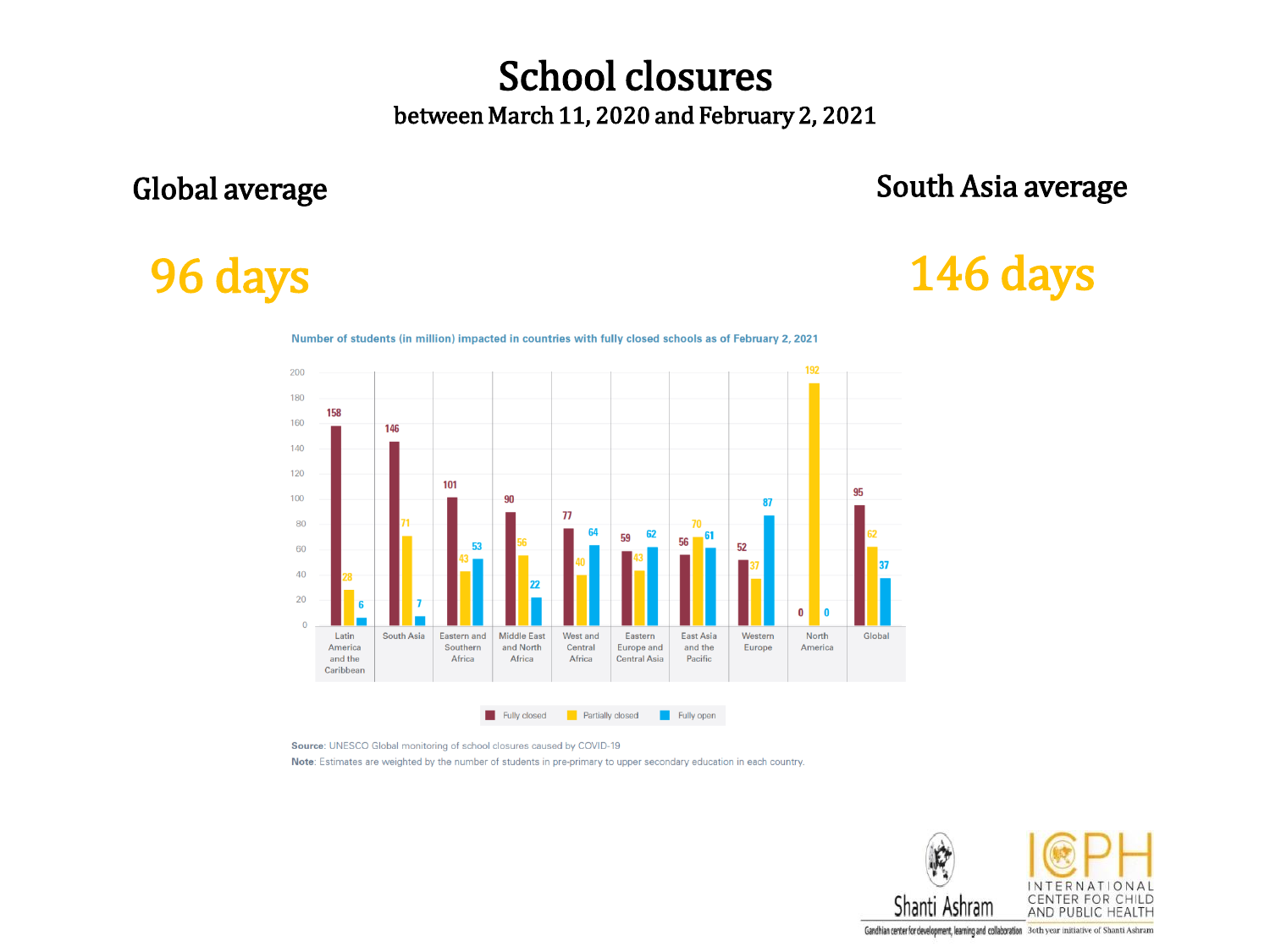#### Change in Government Spending on Education during COVID-19

Education budgets declined after the onset of the Covid-19 pandemic in 65% of low-and lower middle-income countries compared to only 33% of high-and upper-middle-income countries

|                                                           | All countries |                | High- and<br>upper-middle-<br>income |                | Low- and<br>lower-middle-<br>income |                |
|-----------------------------------------------------------|---------------|----------------|--------------------------------------|----------------|-------------------------------------|----------------|
|                                                           | Pre-<br>Covid | Post-<br>Covid | Pre-<br>Covid                        | Post-<br>Covid | Pre-<br>Covid                       | Post-<br>Covid |
| <b>Total education budget</b>                             |               |                |                                      |                |                                     |                |
| Change in education budget                                | 1.1           | 4.0            | 2.2                                  | 6.7            | 0.3                                 | 2.0            |
| Share of countries decreasing education budget            | 44.8          | 51.7           | 41.7                                 | 33.3           | 47.1                                | 64.7           |
| Average decrease in countries that decreased their budget | $-8.3$        | $-4.6$         | $-6.9$                               | $-7.4$         | $-9.1$                              | $-3.6$         |
| Average increase in countries that increased their budget | 8.7           | 13.2           | 8.8                                  | 13.8           | 8.7                                 | 12.4           |
| <b>Education's share of the total budget</b>              |               |                |                                      |                |                                     |                |
| Average change in percentage points                       | $-0.5$        | 0.1            | $-0.3$                               | $-0.1$         | $-0.6$                              | 0.2            |
| Average share                                             | 13.4          | 13.5           | 13.7                                 | 13.6           | 13.2                                | 13.4           |



Source: Education Finance Watch 2021, World Bank and UNESCO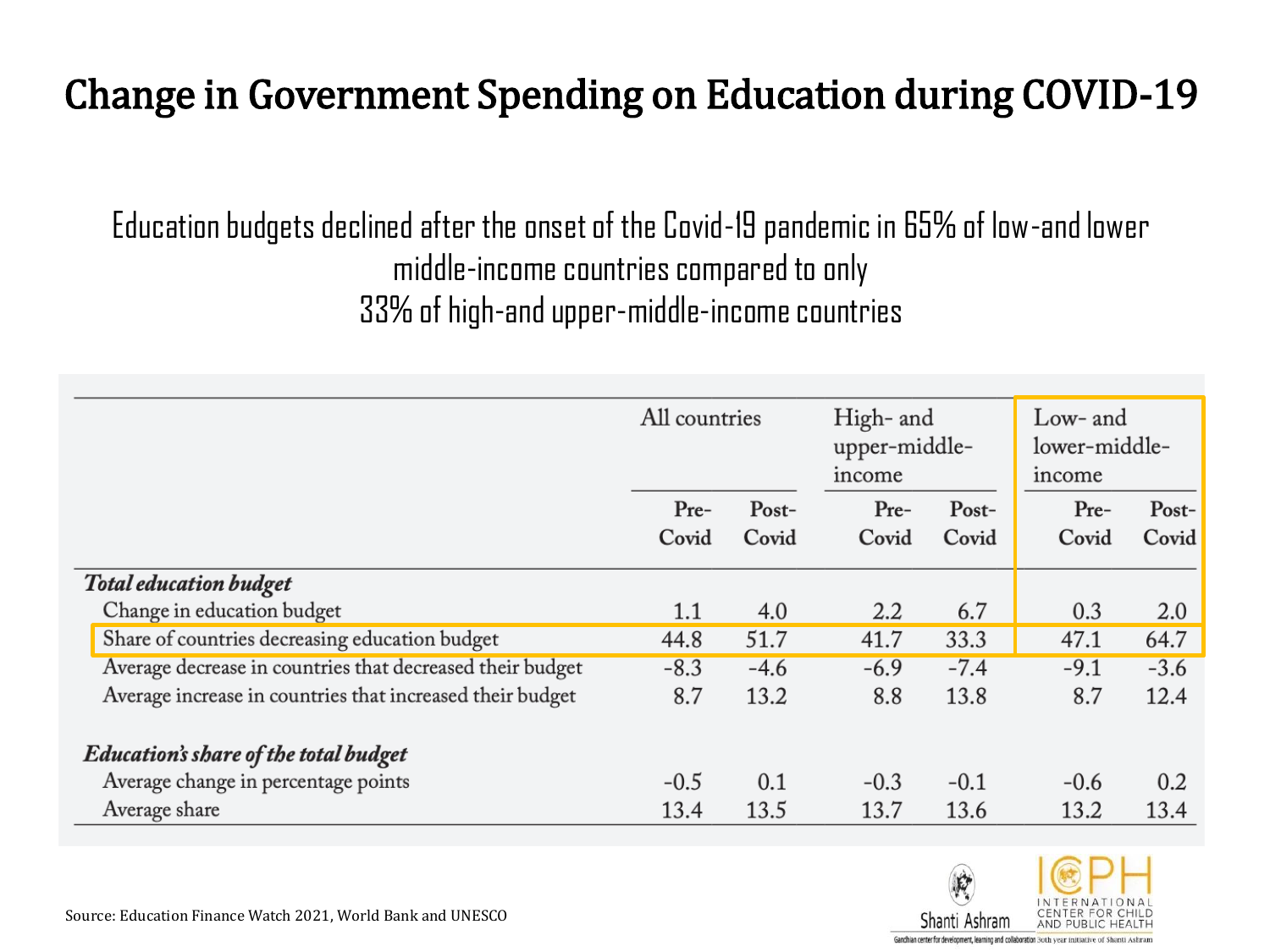### **Goals of the micro study include :**

- **Analyzing** the pattern of reverse migration of children to government schools as evidenced by school enrollment and precipitated by the COVID 19 Pandemic
- **Assessing** the increase or decrease in total numbers of children taking noon meals in government schools currently after pro-longed school closures pandemic precipitated school closures
- **Studying** the impact of governance measures on the noon meal scheme after school re-opening.

EY MAP

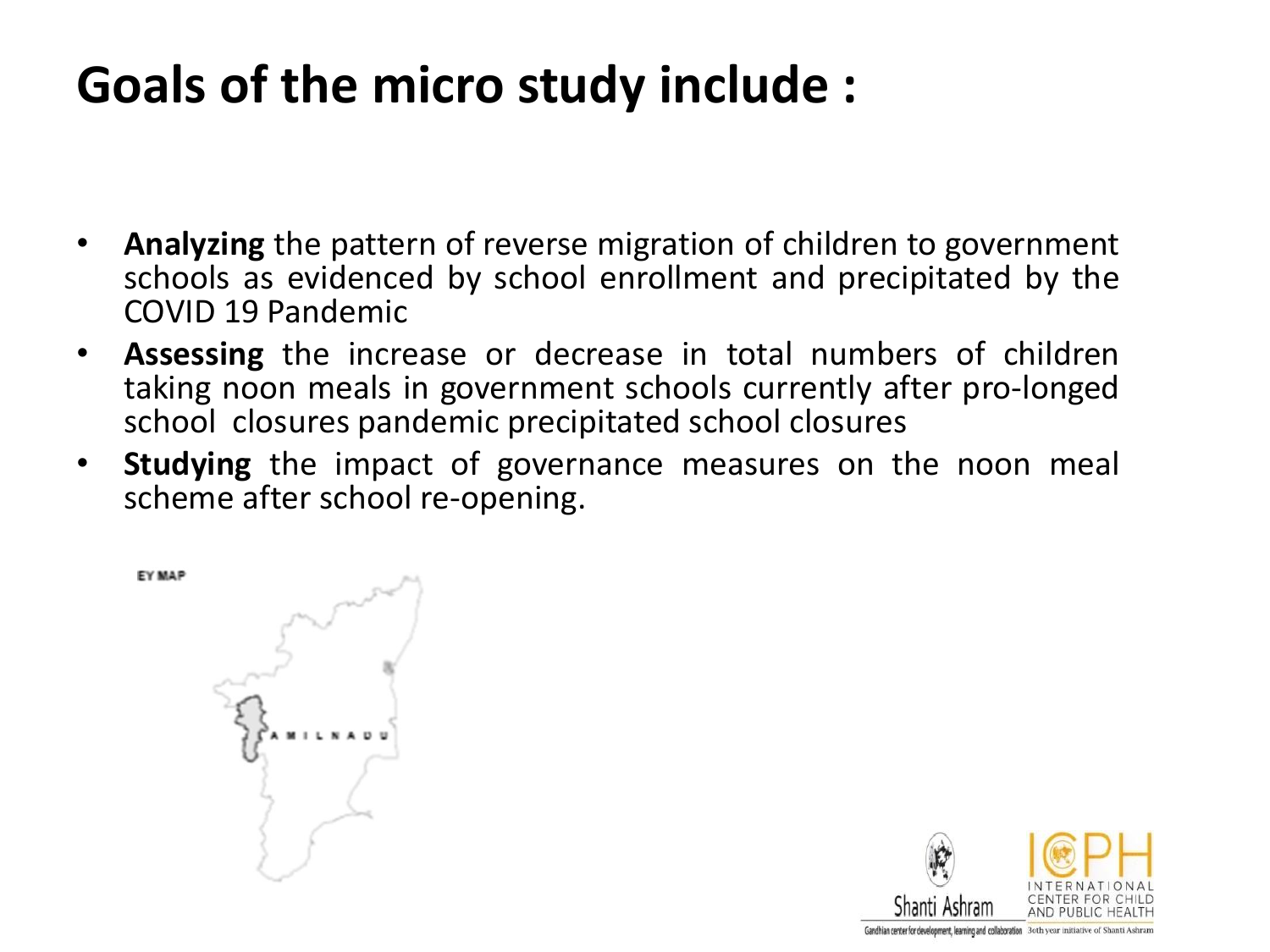### **Study Details** Time frame

- The study was conceptualized and designed post our discussion with our District Collector, Dr.G. Sameeran. The focus was the impact of the COVID 19 pandemic on the nutritional security of children.
- The present micro-study was undertaken in 10 Government and 2 reference Government-aided schools in Perur and Madukkarai blocks of Coimbatore District
- It was conducted in March 2022 by a study team led by an experts team at the COVID 19 Research & Response Desk at ICPH
- 7257 children currently study in the 12 schools identified for the study.
- 90% + of the children studying come from families below the poverty line
- The data was collected for this cross-sectional study in the field by direct interview method with the help of a pre-tested interview schedule.
- Data collection and analysis was done by a team of led by Dr.S.R.Subramanian

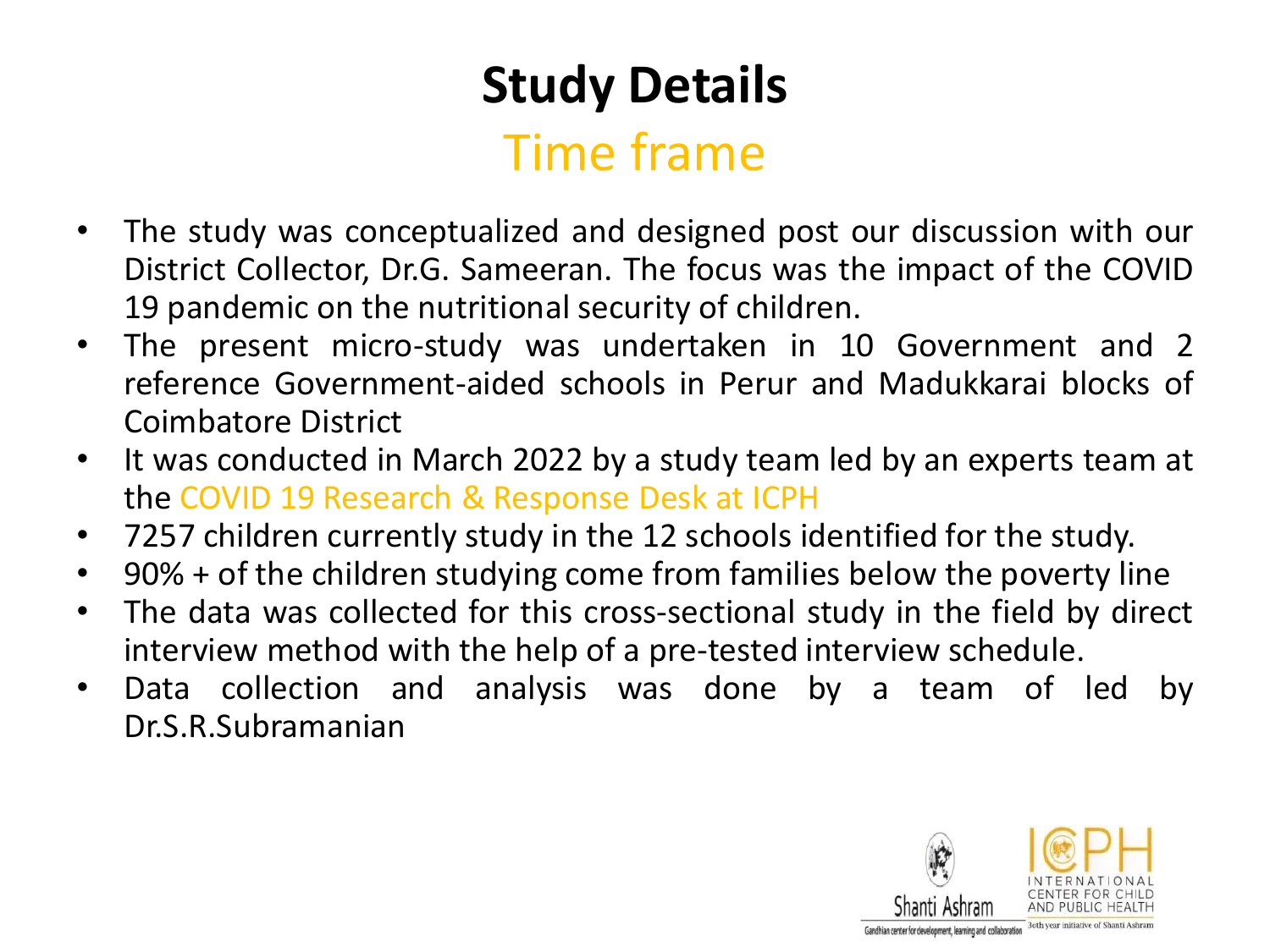#### Change in School Enrollment – Rural India

### **The projection**

There has been a clear shift from private to government schools between 2018 and 2020, in all grades and among both boys and girls. Reasons may include financial distress in households and/or permanent school shutdowns among the privates schools.

|                | <b>ASER 2018</b> |      |       |       |      | <b>ASER 2020</b> |             |      |              |       |      |              |
|----------------|------------------|------|-------|-------|------|------------------|-------------|------|--------------|-------|------|--------------|
| Std            | <b>Boys</b>      |      |       | Girls |      |                  | <b>Boys</b> |      |              | Girls |      |              |
|                | Govt             | Pvt  | Total | Govt  | Pvt  | <b>Total</b>     | Govt        | Pvt  | <b>Total</b> | Govt  | Pvt  | <b>Total</b> |
| Std I-II       | 57.9             | 42.1 | 100   | 65.1  | 34.9 | 100              | 61.1        | 38.9 | 100          | 66.7  | 33.4 | 100          |
| Std III-V      | 62.7             | 37.3 | 100   | 71.2  | 28.8 | 100              | 65.6        | 34.4 | 100          | 73.3  | 26.7 | 100          |
| Std VI-VIII    | 65.8             | 34.3 | 100   | 73.3  | 26.7 | 100              | 68.3        | 31.7 | 100          | 77.0  | 23.0 | 100          |
| Std IX & above | 64.6             | 35.4 | 100   | 68.9  | 31.2 | 100              | 69.7        | 30.4 | 100          | 72.7  | 27.3 | 100          |
| <b>All</b>     | 62.8             | 37.2 | 100   | 70.0  | 30.0 | 100              | 66.4        | 33.6 | 100          | 73.0  | 27.0 | 100          |

#### Table 2: % Children enrolled in school. By grade, sex and school type. 2018 and 2020\*



Source: Annual State of Education Report 2020, Pratham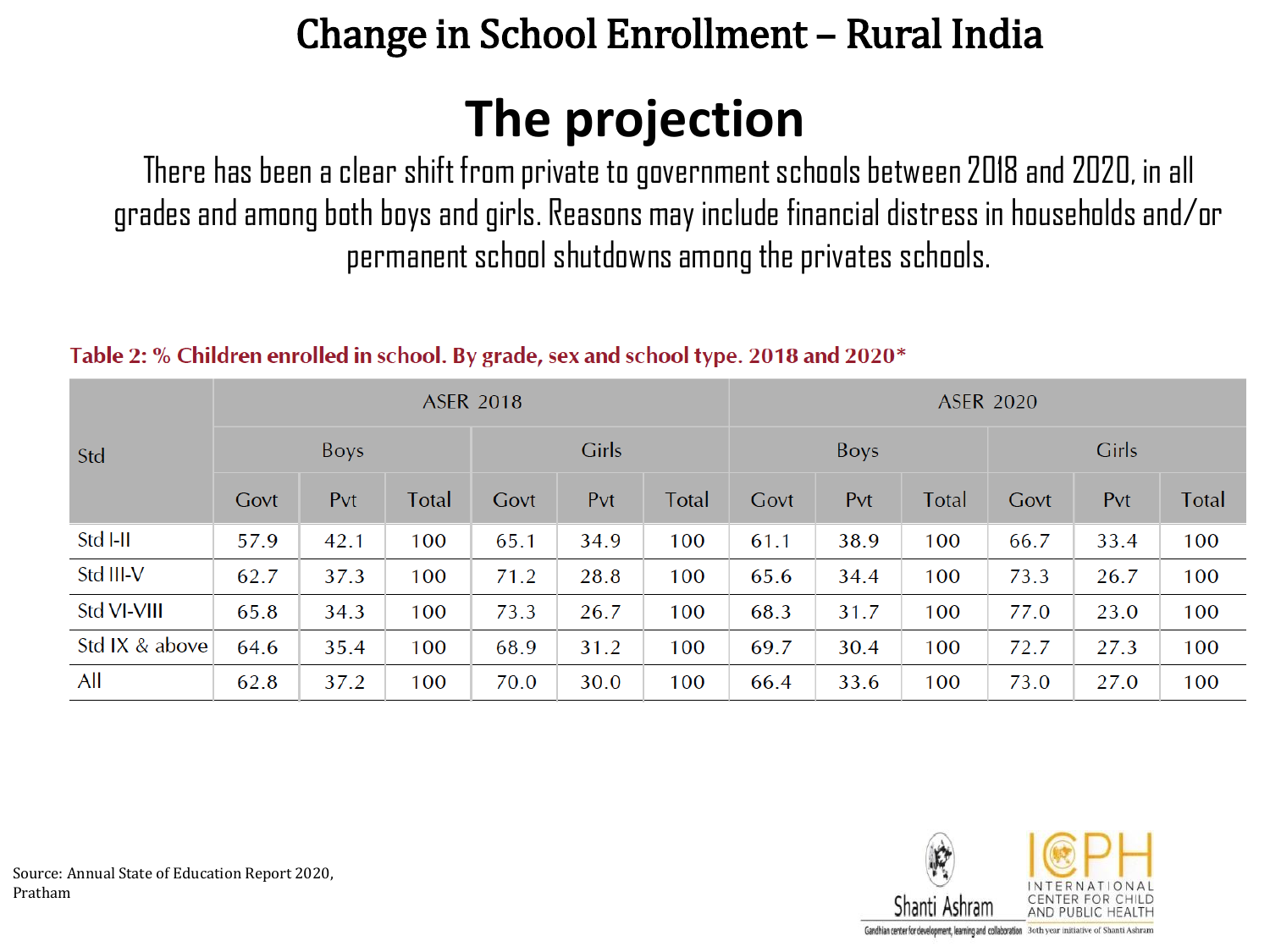### **Our Study Observations**

- There is a **definite increase in reverse migration of children** as evidenced by school enrollment.
- **The average increase is 18%. The national projection on November 2021 was 8%.** The range being 13% to 65%.
- This indicates migration from private schools to government schools. The percentage varied from The increase in enrollment was marginally higher in boys (19%) than girls (17%) therefore not showing a gender gap.
- **Corresponding to the increase in enrollment there was an even more pronounced & significant increase of children taking noon meal scheme**
- **The average increase is 31% .** The range being 10% -158%
- The boys taking noon meal scheme (39%) is more than the girls (24%)
- **A reminder :** Through the noon meal scheme, a child gets 655 kcal/day. This is almost one-third **1/3** of the total calorie requirement of the child

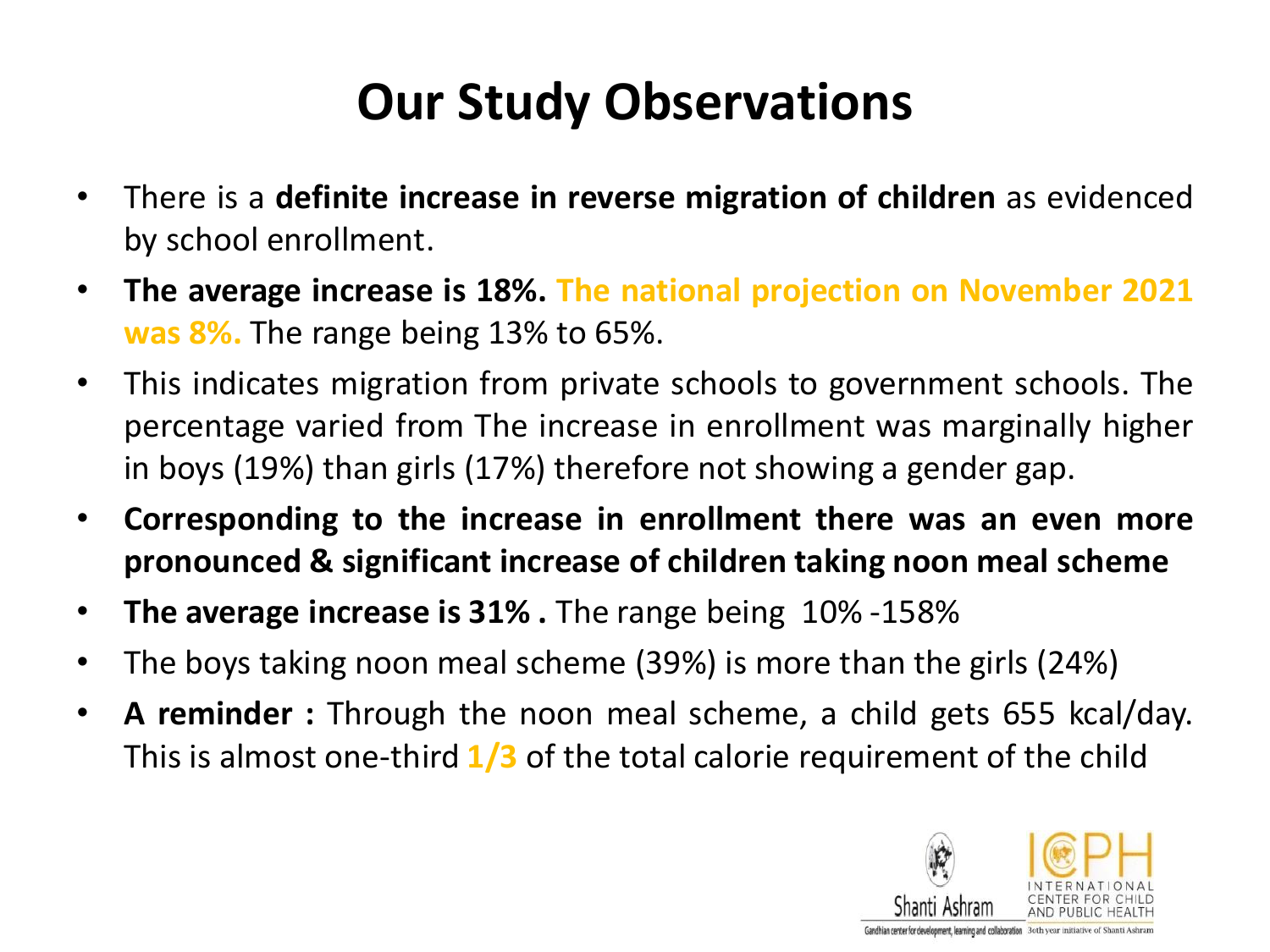# **Governance Impact on Nutritional Security of Rural Children**

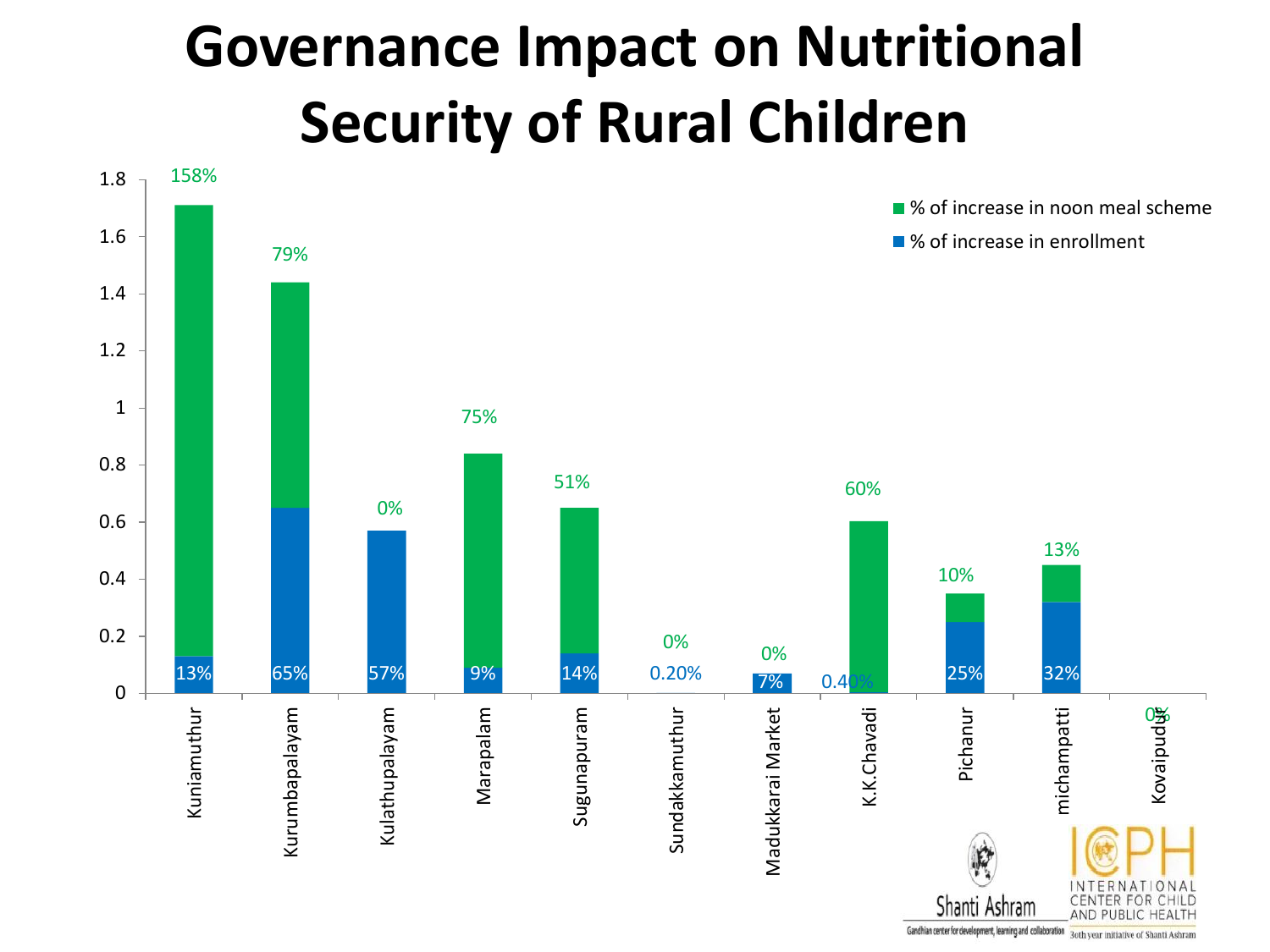### **Governance Impact on Nutritional Security of Rural Children**

Enrolment has seen secular growth

Pichanur

Perur



**Girls Count**





19%

Shanti Ashram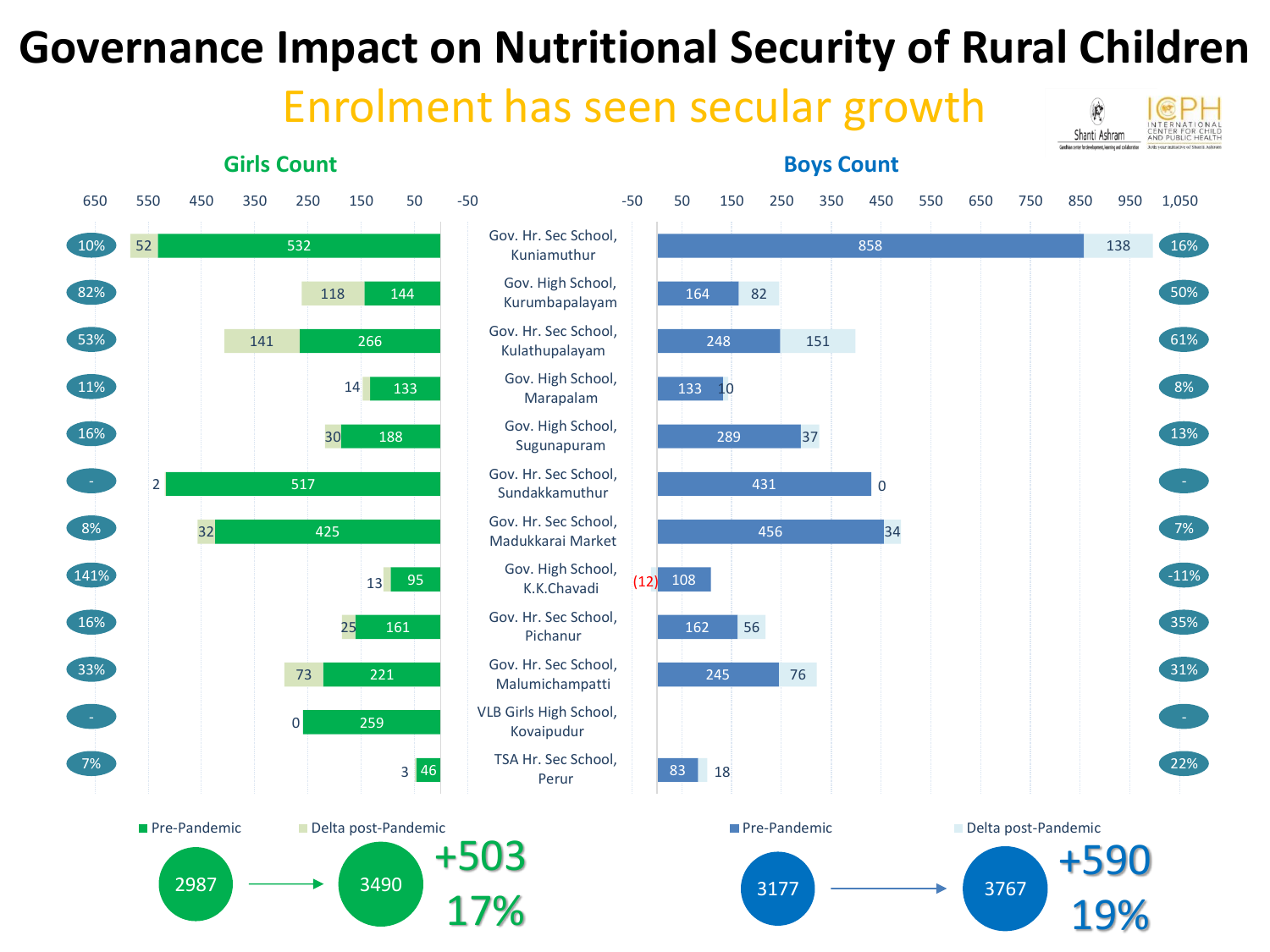## **Children Enrollment in Schools**



Gandhian center for development, learning and collaboration 30th year initiative of Shanti Ashram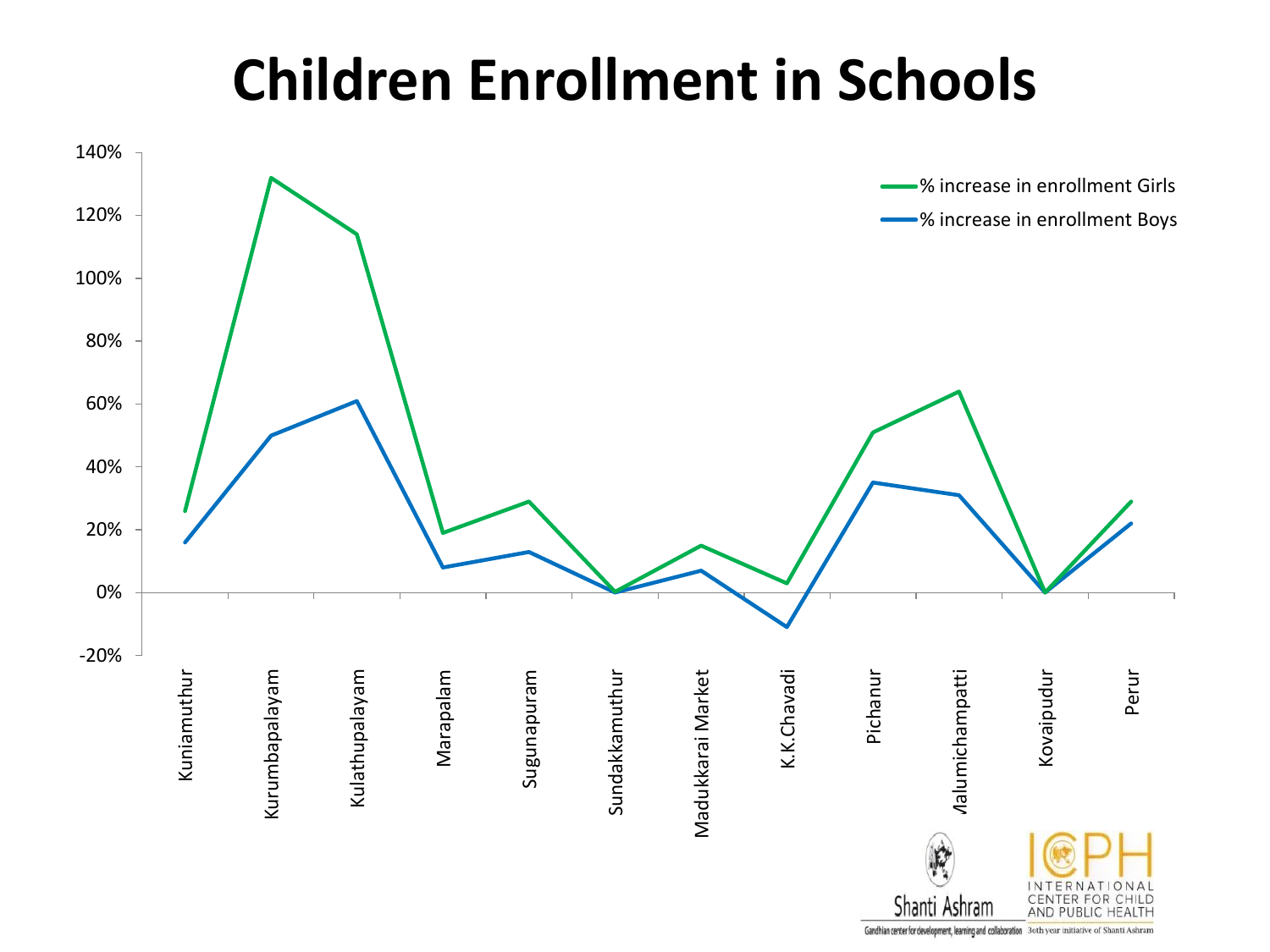# **Significant (60%+) increase Noon meal enrollment at Government Schools**